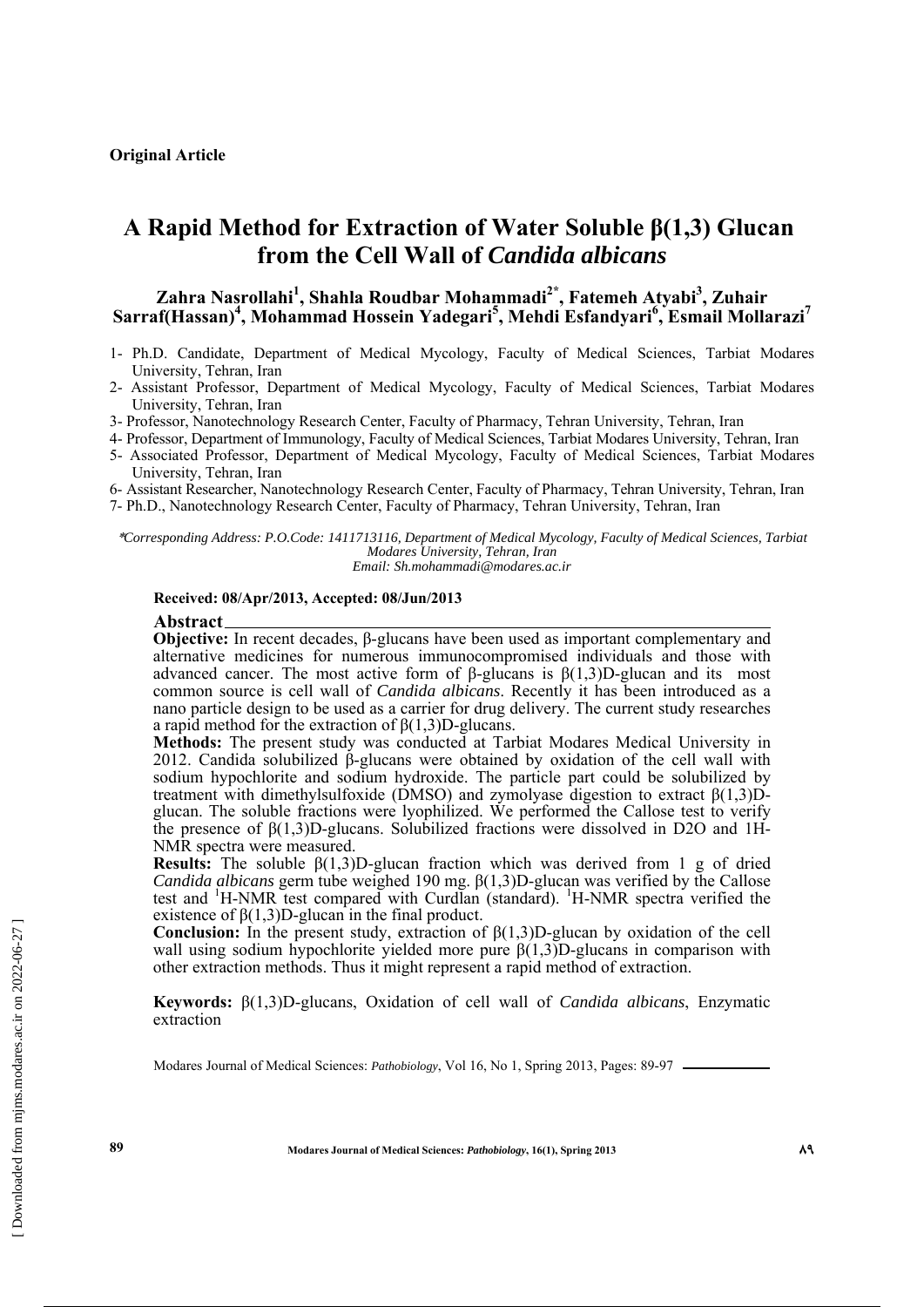# **روشي سريع براي جداسازي بتا 1 و 3 گلوكان محلول در آب از ديواره كانديدا آلبيكنس**

زهرا نصرالهي'، شهلا رودبار محمدي'"ٌ، فاطمه اطيابي"، محمد زهيرحسن صراف'، محمدحسين يادگاري°، مهدي **6 اسفندياريمنش ، اسماعيل ملارضي 7**

-1 دانشجوي دكتري تخصصي، گروه قارچشناسي پزشكي، دانشكده علوم پزشكي، دانشگاه تربيت مدرس، تهران، ايران -2 استاديار، گروه قارچشناسي پزشكي، دانشكده علوم پزشكي، دانشگاه تربيت مدرس، تهران، ايران -3 استاد، مركز تحقيقات نانوتكنولوژي، دانشكده داروسازي، دانشگاه علوم پزشكي تهران، تهران، ايران -4 استاد، گروه ايمونولوژي، دانشكده علوم پزشكي، دانشگاه تربيت مدرس، تهران، ايران -5 دانشيار، گروه قارچشناسي پزشكي، دانشكده علوم پزشكي، دانشگاه تربيت مدرس، تهران، ايران -6 دستيار تحقيقاتي، مركز تحقيقات نانوتكنولوژي، دانشكده داروسازي، دانشگاه علوم پزشكي تهران، تهران، ايران -7 دكتري تخصصي، مركز تحقيقات نانوتكنولوژي، دانشكده داروسازي، دانشگاه علوم پزشكي تهران، تهران، ايران

\*آدرس نويسنده مسئول: ، ايران تهران، كدپستي ،1411713116 دانشگاه تربيت مدرس، دانشكده علوم پزشكي، گروه قارچشناسي پزشكي Email: Sh.mohammadi@modares.ac.ir

دريافت مقاله: 92/01/19 پذيرش مقاله: 92/03/18

**چكيده** 

**هدف:** مطالعات دهههاي اخير روي بتاگلوكانها، نقش اين پليساكاريدها را به عنوان مكملهاي غذايي و دارويي در بيماران مبتلا به ضعف سيستم ايمني و نيز مبتلايان به سرطان بسيار پر اهميت نشان داده است. از ميان پليساكاريدهاي ديواره سلولي قارچها، بتا 1 و 3 گلوكان فعاليت بالاتري دارد كه به دو فرم محلول و نامحلول در آب قابل دستيابي است. طبق تحقيقـات انجـام شـده فـرم محلول بتا 1 و 3 گلوكان به دليل فعاليت زيستي بالا و عملكردهاي درماني، به عنوان يك عامل مناسب و ايمن معرفي شده است. بتا 1 و 3 گلوكان علاوه بر كاربرد در مصارف تزريقي، به عنوان حامل دارورسان هم در پژوهشهاي مرتبط با ساخت سيستمهاي نوين دارورساني مورد توجه قرار گرفته كه براي درمان سرطان در شكل نانوذره آن استفاده شده است. هدف از اين مطالعه معرفي روش آسان و سريع استخراج بهينه فرم محلول در آب بتا 1 و 3 گلوكان از ديواره كانديدا آلبيكنس است.

**مواد و روشها:** اين روش در سال 1391 در گروه قارچشناسي دانشگاه تربيت مدرس بـراي اولـين بـار انجـام شـد. در روش حاضر، استخراج بتا 1 و 3 گلوكان محلول در آب از طريق روش سريع اكسيداسيون ديوارة كانديدا آلبيكنس در فـرم لولـه زايـا توسط پراكسيد سديم و هيپوكلريت سديم انجام شد كه در ادامه بـا تـأثير ديمتيـل سولفوكـسيد و آنـزيم زايمـولاز، بتـا 1 و 3 گلوكان خالص بهدست آمد. محصول بهدست آمده توسط دستگاه ليوفليزاتور در خلأ خشك و مقادير آن محاسبه شـد. آزمـون Resonance Magnetic Nuclear H ( براي تأييد بتـا 1 و 1 NMR- H ) <sup>1</sup> كالوز با استفاده از معرف آنيلين بلو و طيف حاصل از 3 گلوكان بهدست آمده، انجام شد.

**نتايج:** ميزان 190 ميليگرم بتا 1 و 3 گلوكان محلول در آب از 1 گـرم وزن خـشك كانديـدا آلبيكـنس در فـرم لولـه زايـا، استخراج شد كه با توجه به وزن خشك اوليه، معادل 63 درصد ديواره كانديدا آلبيكـنس محاسـبه شـد. بتـا 1 و 3 گلوكـان تخليص شده در مقايسه با كردلان (بتا 1 و 3 گلوكان استاندارد) در آزمـون كـالوز و نيـز در دسـتگاه شناسـايي سـاختمان NMR- H تأييد شد. <sup>1</sup> هيدروژن

**نتيجهگيري:** نتايج اين مطالعه نشان ميدهد استخراج بتا 1 و 3 گلوكان محلول در آب از فرم لوله زاياي كانديدا آلبيكنس از طريق اكسيد نمودن ديواره و خالصسازي آنزيمي نسبت به ديگر روشها با مقادير بالاتر و روش آسانتري انجام ميپذيرد.

**كليدواژگان:** استخراج بتا 1 و 3 گلوكان، اكسيداسيون ديواره كانديدا آلبيكنس، خالصسازي آنزيمي

 $\overline{a}$ 

**مجله علوم پزشكي مدرس: آسيب شناسي زيستي، دوره ،16 شماره ،1 بهار ،1392 صفحات97-89:**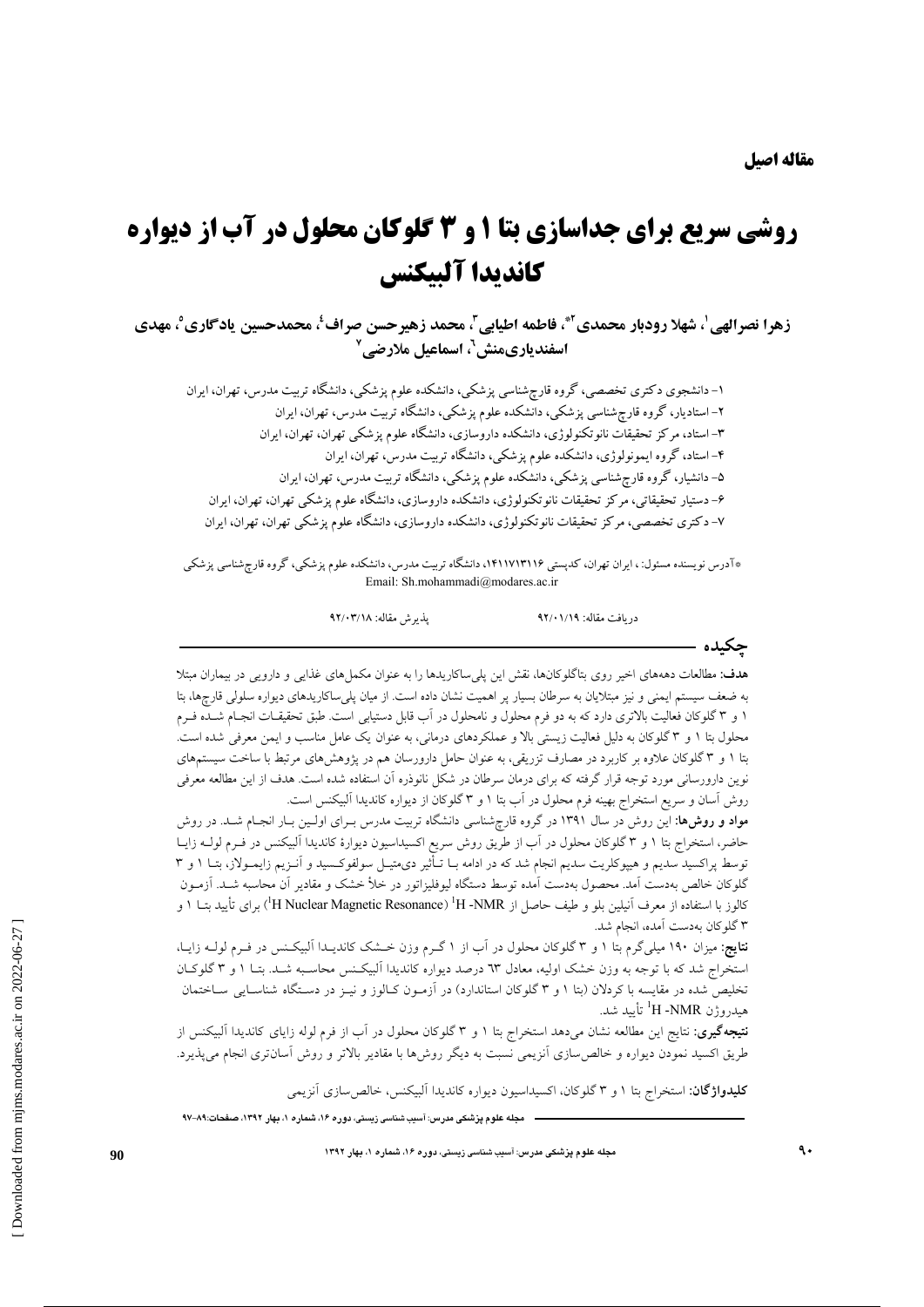**جداسازي بتا 1 و 3 گلوكان محلول در آب** 

### **مقدمه**

امروزه معرفي مكملهاي غذايي و داروهاي ايمـن بـا آثـار جانبي كم، بارقه اميدي براي اكثر بيماران صعبالعلاج اسـت و مصرف آنها به عنوان مكمـل و جـايگزين مناسـب نـسبت بـه داروهاي با آثار جانبي بالا كاربرد گـسترده دارد [1]. بتـا 1 و 3 گلوكــان [glucans-D)1,3(β [يكــي از شــاخصتــرين ايــن مكملهاي غذايي است كه از ديـر بـاز شـناخته شـده و نقـش درمان كنندگي دارد. كانديـدا آلبيكـنس (*albicans Candida*( از جملـه مخمرهـاي داراي اهميـت در پزشـكي اسـت كـه در ديواره خود حاوي انواع بتاگلوكان از جمله بتا 1 و 3 گلوكـان، بتـا 1 و 6 گلوكان و بتا 1 و 4 گلوكان است. نظر به اينكه از بين انواع

بتا گلوكان، بتا 1 و 3 گلوكانها به دليل فرم ساختاري و وجـود پيوندهاي بتـا 1 و 3 گليكوزيـدي، فعـالتـر اسـت، از اهميـت ويژهاي در درمان برخوردار است. تقريباً 30 درصد وزن مخمـر كانديدا آلبيكنس به ديواره آن اختصاص دارد كه از اين مقـدار، 90-80 درصد مربوط به دو پليسـاكاريد مانـان (Mannan (و بتا گلوكان است (شكل 1 الف). بتا 1 و 3 گلوكانها پليمرهاي خطــيD-گلــوكزي اســت كــه 40 تــا 60 درصــد ديــواره كانديداآلبيكنس را تشكيل ميدهد و اغلب زمـاني بـه بيـشترين ميزان خود مي رسد كه مخمر، لولـه زايـا (Germ Tub) توليـد نمايد كـه در ايـن وضـعيت، ميـزان بتـا 1 و 3 گلوكـان معـادل 67 درصد كل ديواره ميشود [2].



**شكل 1** (الف) برش عرضي ديواره كانديدا آلبيكنس، (ب) تواليهاي بتا 1 و 3 گلوكان و بتا 1 و 6 گلوكان [2]

بتا گلوكانهاي ديواره به دليل وجود بتا 1 و 6 گلوكـان، در حلالهاي آب و قليا نامحلول بوده و بـسيار سـخت اسـتخراج ميشود. بيشتر تحقيقاتي كه تاكنون صورت گرفته روي انواع بتا گلوكان نامحلول نظير زايمـوزان و زايموسـل (Zymosan and Zymocel (بوده است كه فعاليتهاي زيستي آن با فرم محلول

بتا 1 و 3 گلوكان متفاوت است [3]. بتا 1 و 3 گلوكانهاي محلول داراي خواص ايمنومدولاتوري (Immunomodulatory (و درماني است [7-4]. همچنـين فـرم محلول در آب بتا 1 و 3 گلوكانها زيـستسـازگارپـذير بـوده و داراي خاصيت جذب مخاطي بالا است؛ بنابراين به عنوان مكمـل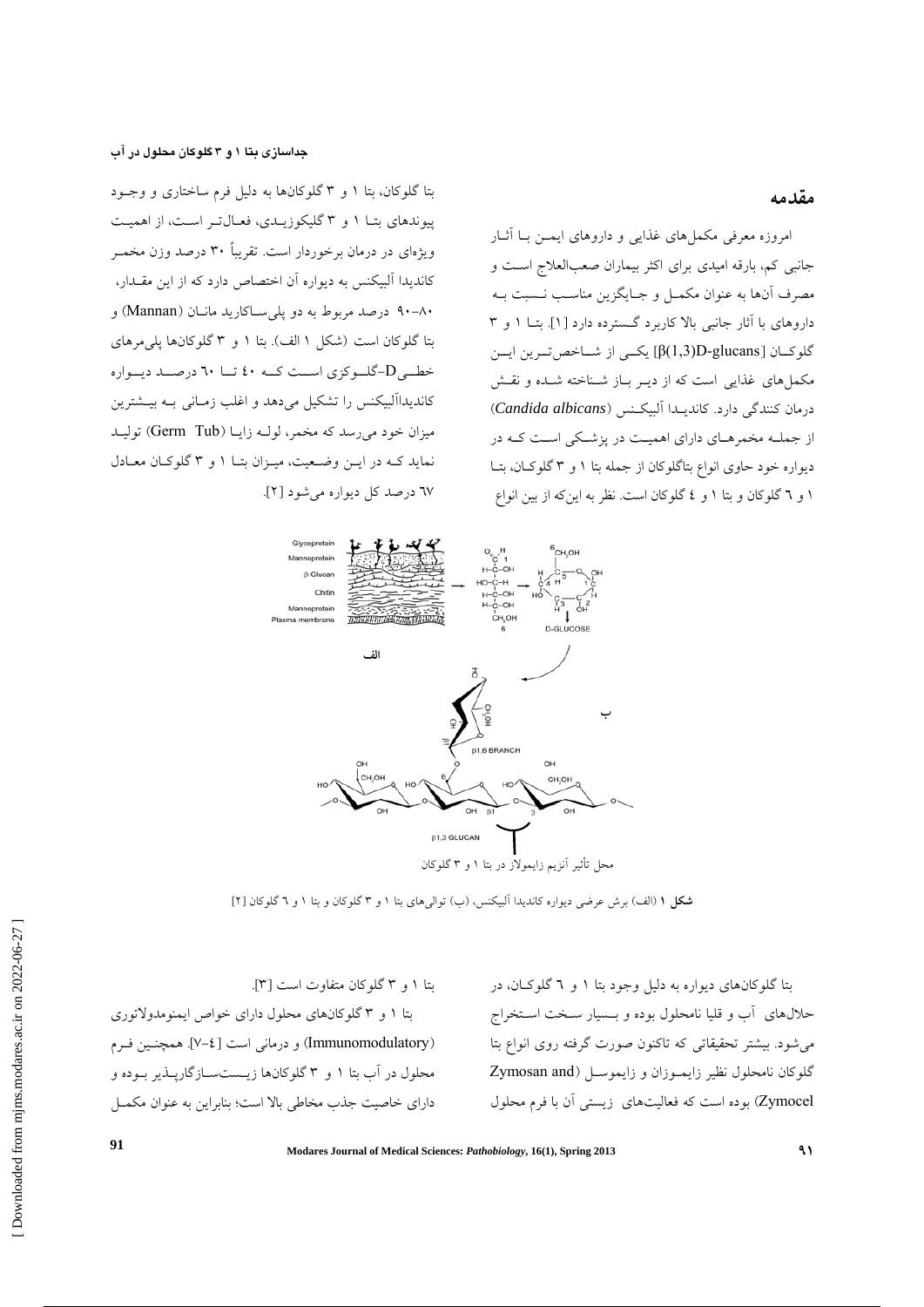### **زهرا نصراللهي و همكاران**

غذايي در راستاي اهداف درماني بسيار مورد توجه است. معرفـي روشي آسان براي تهيه بهينه فرم محلول در آب بتا 1 و 3 گلوكان از ديواره كانديدا آلبيكنس، هدف مطالعه حاضر است.

# **مواد و روشها كشت گونه قارچي**

در تحقيــق حاضــر ســويه اســتاندارد كانديــدا آلبيكــنس (-10231ATCC (موجود در بانـك سـلولهـاي قـارچي گـروه قارچشناسي پزشكي دانشگاه تربيت مدرس براي استخراج بتـا 1 و 3 گلوكان به كار برده شد. كانديدا آلبيكـنس (-10231ATCC( روي محــيط كــشت سابرودكــستروز بــراث (Sabouraud Broth Dextrose (به مـدت 48 سـاعت در دمـاي 37 درجـه سانتيگراد كشت داده شد. سـپس مخمرهـاي كانديـدا آلبيكـنس توسط سـانتريفوژ بـا 5000 دور در دقيقـه بـه مـدت 5 دقيقـه از محيط كشت جدا شده و به منظور كشت انبوه به محيط كـشت مخمر- پپتون- دكستروز مايع بـا تركيـب 2 درصـد گلـوكز، 2 درصد پپتون (Peptone (و 1 درصد عـصاره مخمـر انتقـال داده شـدند. مجــدداً پــس از گذشــت 48 ســاعت در شــرايط دمــاي 37 درجه سانتيگراد، مخمرهاي كانديدا آلبيكنس به ميزان زيـاد توليد شدند و پس از خارج نمودن آنها از محـيط كـشت، سـه مرتبه توسط سرم فيزيولوژي شستشو داده شدند.

به منظور توليد لوله زايا از محيط كـشت مغـذي DMEM اسـيدهاي حـاوي) Dulbecco's Modified Eagle Media) آمينه از جمله گلوتامين، گروهي از ويتامينها و گلوكز اسـتفاده شد و در شـرايط اسـتريل در دمـاي 45 درجـه سـانتيگـراد و 7 =pH به مدت 5 ساعت قرار گرفت. لازم به ذكر است ميـزان گلوكز محيط 30 درصـد تنظـيم شـد. بـه ايـن ترتيـب حـدود 90 درصد از مخمرها تبديل به فـرم لولـه زايـا شـدند. پـس از استخراج مخمرهاي حاوي لوله زايا از محيط كشت و شستـشو با آب مقطر، در خلأ خشك شدند.

# **استخراج بتا 1 و 3 گلوكان**

به منظور حذف ليپيدهاي ديواره، پودر حاصل با مخلـوطي به نسبت مساوي از اتانل و اسـتن تيمـار شـد و سـپس اكـسيد كنندههايي نظير سديم پراكسيد 0/1 مولار و هيپوكلريت سـديم 3 درصد افزوده شد و بـه مـدت 2 سـاعت در دمـاي 4 درجـه سانتيگراد روي استيرر (Stirrer (بـا دور 150 قـرار داده شـد. سوپ رويـي بـا اسـتفاده از كيـسه ديـاليز كـاتآف (Cut off) 12 كيلودالتون به مدت 24 ساعت تغلـيظ شـد. بـه ايـن ترتيـب قسمت عمده مانانها كه در قسمت بيرونـي ديـواره قـرار دارد و بخشي از گلوكانها كه اغلب بتا 1 و 6 گلوكان هـست از ديـواره خارج شدند. ذرات باقيمانـده حاصـل بـا دي متيـل سولفوكـسيد (Dimethyl Sulfoxide: DMSO) مجـاور و پـس از گذشـت 20 دقيقه قرار گرفتن در حمام سونيك، گلوكـانهـا كـه بخـش اعظــم آن را بتــا 1 و 3 گلوكــان تــشكيل مــيدهــد، وارد فــاز DMSO شدند. در مرحله بعد سوپ رويي در خلأ خشك شد و بـا اثـر دادن آنـزيم زايمـولاز (Zymolyase) (2000 واحـد بـينالمللـي آنـزيم) تهيـه شـده از شـركت Alderich Sigma (آلمــان) كــه حــاوي دو آنــزيم اصــلي بتــا 1 و 3 گلوكــان (beta 1 3 glucan laminaripentaohydrolase) لامينارپنتاهيدرولاز و بتا 1 و 3 گلوكاناز (glucanase 3 1 beta (است، به مدت 2 ساعت در دماي آزمايشگاه، بتا 1 و 3 گلوكان استخراج شد. نظـر به اينكه آنزيم زايمولاز، حـاوي مقـاديري آمـيلاز (Amylase(، زايلانـــاز (Xylanase (و فـــسفاتاز (Phosphatase (اســـت، پروتئينهاي متصل به اسكلت گلوكاني نيز تجزيه و جدا شد و به اين ترتيب محصول نهايي بتا 1 و 3 گلوكان به دست آمد [،8 9].

### **آزمون كالوز**

كالوز (Callose (در حقيقت نام ديگـر بتـا 1 و 3 گلوكـان است. اين آزمون براي تأييد درستي وصـول عـصاره بتـا 1 و 3 گلوكان انجام شد. براي انجام آزمون، 10 ميليگرم از عصاره به دست آمـده را بـا 1000 مـاكروليتر اتانـل مخلـوط و سـپس از مخلـوط حاصـل، 600 مـاكروليتر برداشـته بـه 600 مـاكروليتر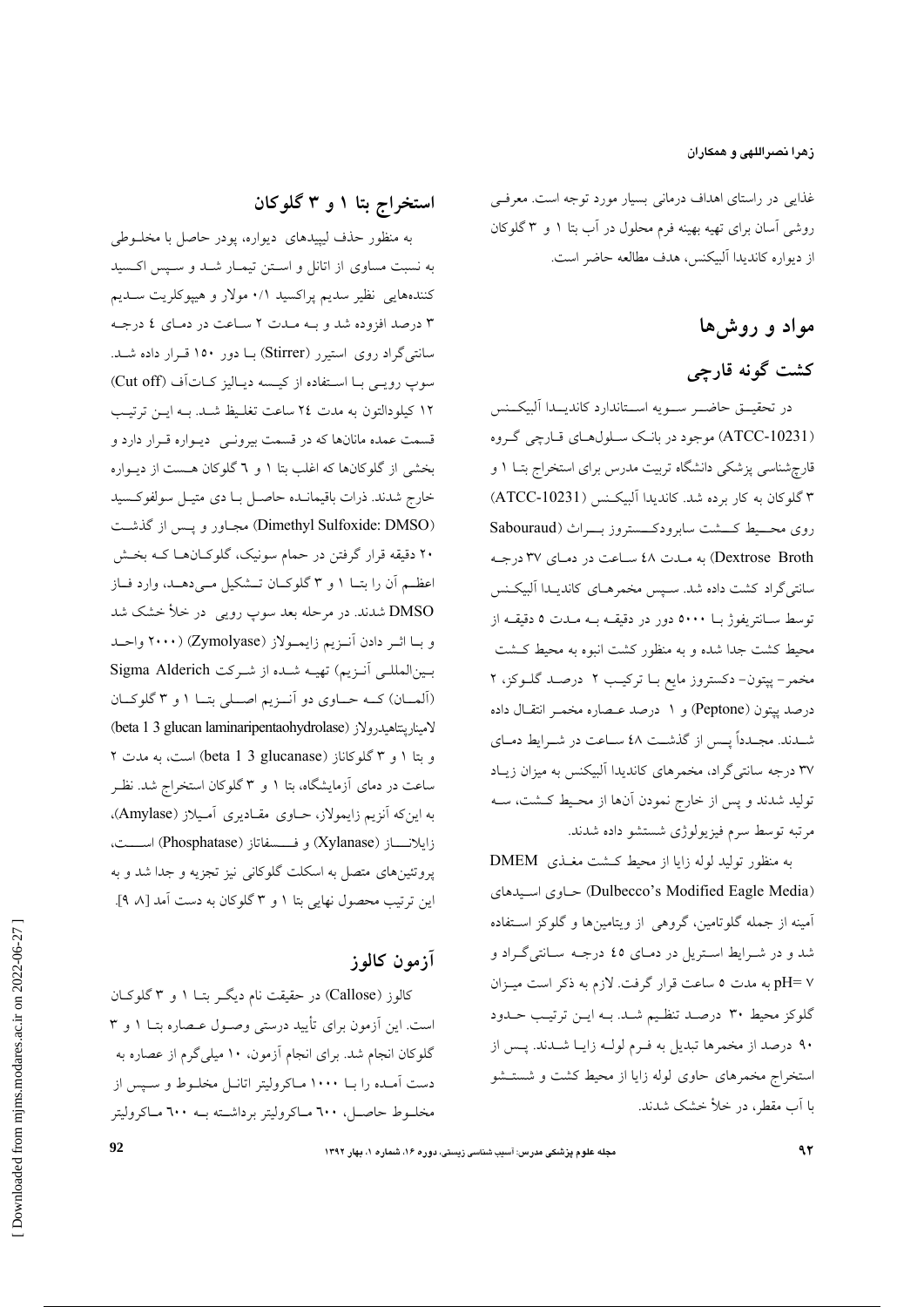پروكسيد سديم 1 نرمال افزوده، در دماي 80 درجـه سـانتيگـراد به مدت 15 دقيقه يكنواخت شد. سپس ماده همگـن حاصـل در دور g 5000 بــه مــدت 10 دقيقــه ســانتريفوژ شــد و بــه 400 ماكروليتر از محلول رويي، 800 مـاكروليتر آنيلـين بلـو (Aniline Blue (0/05 درصد و 400 ماكروليتر اسيد كلريدريك 1 نرمـال و 2 ميليليتر بافر 1 مولار گلايسين/ هيدروكسيد سـديم بـا 9=pH اضافه شد و به مدت 20 دقيقه در 50 درجه سانتيگـراد و سـپس 30 دقيقه در دماي اتاق قرار گرفت. موارد فوق عيناً روي بتـا 1 و 3 گلوكـان اسـتاندارد (كـردلان: Curdlan (انجـام گرفـت [10]. جذب لولـههـا در دسـتگاه اسـپكتروفلورومتر (-RF Shimadzu 5000) با شـدت تحريـك (Excitation (393 نـانومتر و ميـزان نشر (Emission (484 نانومتر خوانده شد.

# **NMR –H <sup>1</sup> تجزيه و تحليل**

محصول به دست آمده در آب دوتـره (oxide Deuterium(  $^1{\rm H}$  –NMR دوتريم اكسايد) حل شده و طيف شيميايى أن توســط (<sup>1</sup>H Nuclear Magnetic Resonance) آن توســط دســتگاه UltraShield 500 BRUKER موجــود در دانشكده داروسازي دانـشگاه تهـران بـه دسـت آمـد و بـا NMR –H فرم استاندارد (كردلان) مقايسه شد [8]. <sup>1</sup> الگوي

به دنبال كـشت انبـوه كانديـدا آلبيكـنس در محـيط YPD

### **جداسازي بتا 1 و 3 گلوكان محلول در آب**

(Agar Dextrose Pepton Yeast (و متعاقب آن روي محيط DMEM، 90 درصد مخمرهاي كانديدا آلبيكنس تبديل به لوله زايا به طول تقريبي 10 برابر طول مخمر شدند كه مجموعاً وزن خشك آن 2 گرم محاسبه شد.

پس از استخراج بتا 1 و 3 گلوكان از ديواره فرم لوله زاياي كانديدا آلبيكنس، نتايج نشان داد كه ميزان بتا 1 و 3 گلوكان بـه دسـت آمـده، 190 ميلـيگـرم از 1 گـرم وزن خـشك كانديـدا آلبيكنسِحاوي لوله زايا است كـه ايـن ميـزان 63 درصـد وزن ديواره محاسبه شد.

به منظور تأييد بتا 1 و 3 گلوكان اسـتخراج شـده، آزمـون كالوز انجام شد. نمودار بـه دسـت آمـده شـدت فلورسـانس عــصاره بتــا 1 و 3 گلوكــان حاصــل را توســط دســتگاه اســپكتروفلورومتر، 31 و بــراي كــردلان (بتــا 1 و 3 گلوكــان استاندارد)، 34 نشان داد (شكل 2).



**شكل 2** الگوي جذب بهدست آمده از بتـا 1 و 3 گلوكـان حاصـل از ديـواره كانديــدا آلبيكــنس در مقايــسه بــا كنتــرل منفــي و كــردلان در دســتگاه (Shimadzu RF-5000) اسپكتروفلورومتر



**شكل 3** طيف حاصل از NMR-H¹) 500 مگاهرتز) بتا 1 و 3 گلوكان استخراج شده از ديواره كانديدا آلبيكنس در مقايسه با طيف حاصل از كردلان (بتا 1 و 3 گلوكـان استاندارد)؛ شيفت شيميايي بتا 1 و 3 گلوكان در چند نقطه مشخص، معادل كردلان ميباشد. مفادير براساس ppm ميباشد.

**Modares Journal of Medical Sciences:** *Pathobiology***, 16(1), Spring 2013 <sup>93</sup> <sup>93</sup>**

 [\[ Downloaded from mjms.modares.ac.ir on](https://mjms.modares.ac.ir/article-30-3156-en.html) 2022-06-27 ]

Downloaded from minns.modares.ac.ir on 2022-06-27

**نتايج**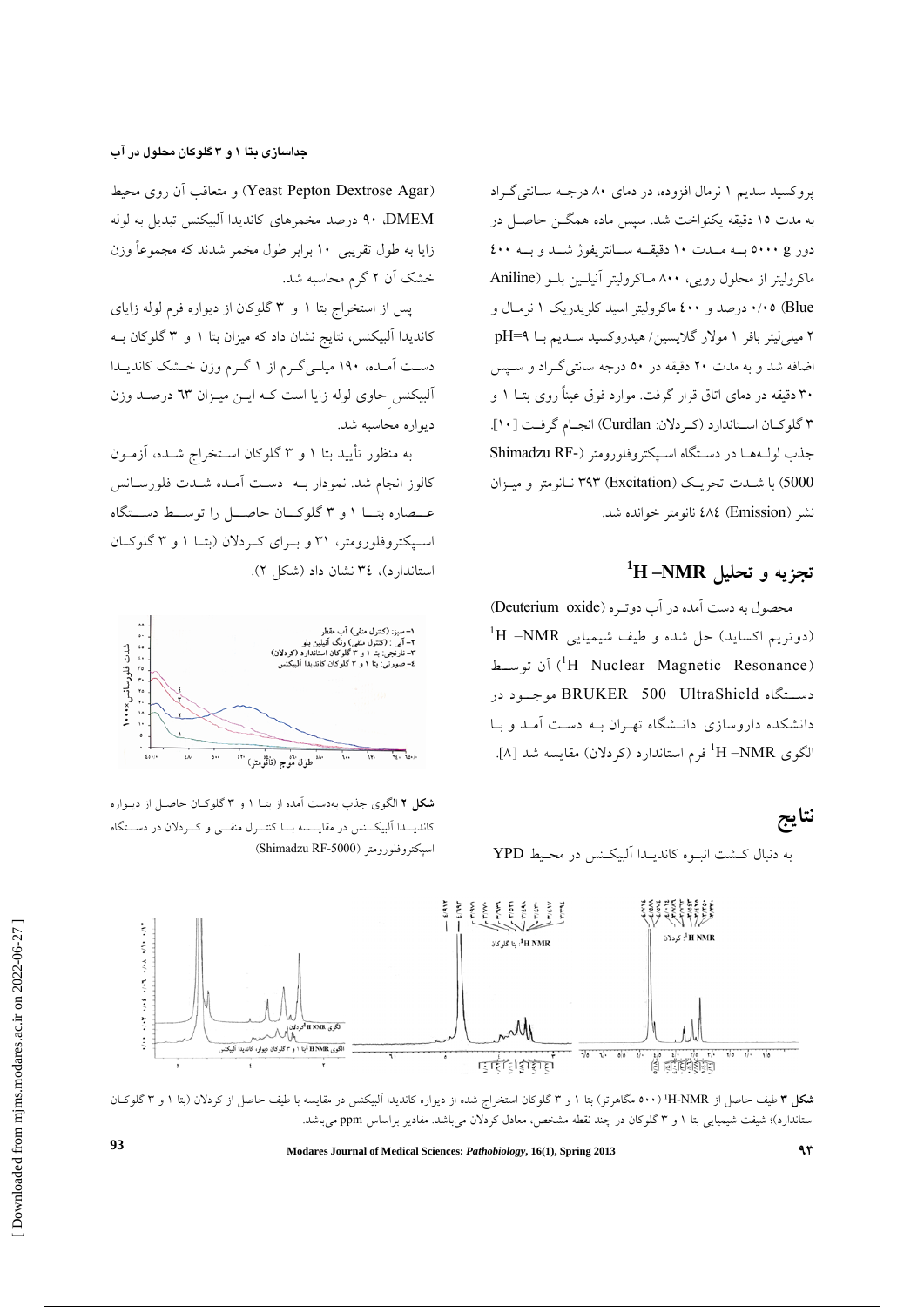**زهرا نصراللهي و همكاران**

همچنين به منظور بررسي مشخصات ساختار شيميايي بتا 1 و 3 گلوكان، طيـف حاصـل از حـل نمـودن آن در آب دوتـره، توسط دستگاه شناسايي ساختمان هيـدروژن (500 BRUKER UltraShield (در دماي 60 درجه سانتيگراد اندازهگيـري شـد. با توجه به اطلاعات به دست آمده و مقايسه آنها بـا اطلاعـات طيفي كردلان و الگوي H –NMR، ساختار بتا ۱ و ۳ گلوكـان در عصاره حاصل تأييد شد (شكل 3).

### **بحث**

امــروزه نظــر بــه اهميــت داروهــاي ايمنومــدولاتوري در درمانهاي تكميلي انواع بيماريها از جمله سرطان و بـا توجـه به خواص درماني بتـا 1 و 3 گلوكـان، ايـن پلـيسـاكاريدها از اهميت ويژهاي برخـوردار شـدهانـد. انـواع مختلـف بتـا 1 و 3 گلوكان در دو فرم محلول و نـامحلول در آب از منـابع طبيعـي متعددي كه اغلب قـارچهـا هـستند تهيـه مـيشـود. بتـا 1 و 3 گلوكانها به عنوان ايمنومدولاتورهاي قوي با تـأثير بـر گيرنـده دكتين-يك (-1Dectin (موجود بر سطح اكثر سلولهاي ايمني به ويژه ماكروفاژها، از طريق افزايش تعـداد سـلولهـا و توليـد ميــانجيهـاي شــيميايي ايمنــي (Cytokines) باعـث تقويـت سيستم ايمني ميشود و به لحاظ خاصيت ايمنيدرمـاني قـوي، تحت عنوان مكملهاي دارويي به ويژه درمـانگر انـواع تومـور كاربرد گستردهاي دارد [،11 12]. در حال حاضـر نيـز از انـواع گلوكان از جمله لنتينان (Lentinan (و سونفيلان (Sonifilan( به منظور درمان سرطان در برخي كشورها ماننـد ژاپـن اسـتفاده ميشود [13]. همچنين بتا 1 و 3 گلوكانها با كاهش التهـاب در درمان بيماريهاي التهابي از جمله آرتريـت روماتوييـد [14] و در ترميم زخم از طريق كاهش التهابات پوسـتي و دفـع سـريع سـلولهـاي مـرده، مـؤثر بـودهاسـت [15]. مـصرف بتـا 1 و 3 گلوكانها در مطالعات تجربي آثـار پيـشگيري كننـده تومـوري دارد [16] و اخيراً نيز با تهيه مشتقاتي از بتا 1 و 3 گلوكانها در ابعاد نانو، از آنهـا بـه عنـوان حامـل دارورسـاني بـراي انتقـال داروهاي ضد سرطان به محـل تومـور اسـتفاده مـيشـود [17].

بنابراين با توجه به اهميت فراوان بتا 1 و 3 گلوكان در سـطوح مختلف درمان، تهيه بهينه آن همواره مد نظر بوده است.

در مطالعـه حاضـر، اسـتخراج بتـا 1 و 3 گلوكـان از ديـواره كانديدا آلبيكنس در مقـادير فـراوان بـا اسـتفاده از روشـي آسـان حاصل شد. در مطالعات ديگر، از جمله روشهاي به كـار گرفتـه شده براي بهدست آوردن بتا 1 و 3 گلوكان، روش مـورد اسـتفاده توسط مورا (Miura (و همكاران در سال 2003 است كـه ميـزان بتا 1 و 3 گلوكان جدا شده از ديـواره مخمـر كانديـدا آلبيكـنس، 29/5 درصد گزارش شده اسـت [18] كـه نـسبت بـه ميـزان 63 درصد بتا 1 و 3 گلوكان كه در اين مطالعـه از فـرم لولـه زايـا بـه دست آمد اختلاف قابـل ملاحظـهاي در مقـادير وجـود دارد. در مطالعه گوپال (Gopal (و همكاران، بتا 1 و 3 گلوكان از دو فـرم مخمري و لوله زايا به دست آمد كه به ترتيب مقادير 38/9 درصد و 67 درصد گزارش شد [19] كـه بـا ميـزان بتـا 1 و 3 گلوكـان استخراج شده از فرم لوله زايا كه در تحققيـق حاضـر انجـام شـد مشابهت نزديك دارد. تأمين غلظـت 30 ميلـيگـرم در ميلـيليتـر گلوكز به منظور توليد لوله زايا از فرم مخمري با نتـايج مطالعـات ديگـر مطابقـت دارد [20]. همچنـين از محـيط كـشت DMEM براي توليد لوله زايا استفاده شد كه براي اولين بار در اين مطالعـه بررسي شد. در اين محيط علاوه بر تأمين شرايطي از قبيل غلظت گلوكز، دماي 45 درجه سـانتيگـراد و 7=pH، وجـود تركيبـاتي ماننــد انــواع ويتــامين و تركيــب بــافري ويــژه HEPES] 2-(4- باعـث ،]hydroxyethyl)-1-piperazineethanesulfonic acid تبديل 90 درصد مخمرها به فرم لولـه زايـا در مـدت زمـان 35 دقيقه شد كه در مقايسه با مطالعه ديگري كه از سـرم حيوانـات استفاده شده بود و مدت زمان لازم بـراي توليـد لولـه زايـا 40 دقيقه بود [21]، در مدت زمان كوتاهتري صورت گرفتـه اسـت. روش اسـتخراج بتـا 1 و 3 گلوكـان در مطالعـه حاضـر، روش اكـسداتيو-آنزيماتيـك (Enzymatic Oxidative (اسـت كـه نــسبت بــه مطالعــات ديگــر كــه از روشهــاي دشــوار نظيــر مجاورسازيهاي مكرر مخمر با اسيد و باز در دماهاي بالا [22] يا استفاده از گلولههاي شيشهاي به همراه ورتكس نمـودنهـاي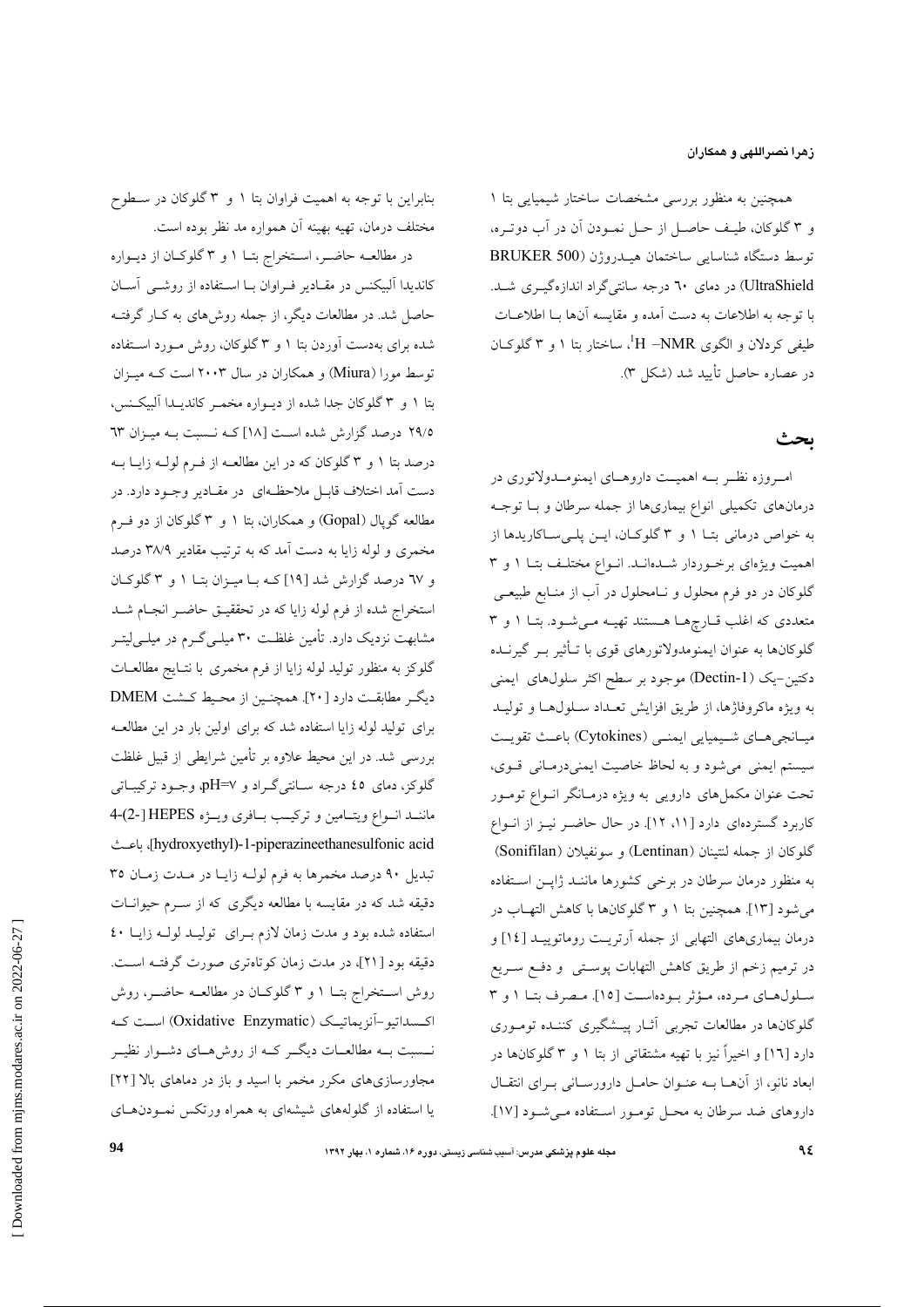(Vortex (مكرر به منظور ايجاد صدمات مكانيكي براي شكستن ديواره كانديدا آلبيكنس استفاده ميشود [23]، آسـانتـر اسـت كـه همگي بر مزاياي روش حاضر ميافزايد. همچنين استفاده از اكسيد كننده هيپوكلريت سديم 3 درصد موجب حلاليت 99 درصـد بتـا 3-1 گلوكان حاصل در DMSO شد [8] كه استخراج بتـا 1 و 3 گلوكان را به مراتب تسريع مينمايد. با توجه به نتـايج اسـتفاده از آزمون كالوز كه به منظور تأييد بتـا 1 و 3 گلوكـان انجـام شـد در اين آزمون، شدت فلورسانس براي بتـا 1 و 3 گلوكـان و كـردلان بـه ترتيـب 31 و 34 (FI :Intensity Fluorescence (در طـول موج 455 نانومتر، نشانه تشابه ماهيت اين دو ماده است. همچنين مقايسه طيف شيميايي H –NMR<sup>1</sup>كردلان و بتــا 1 و ٣ گلوكــان استخراج شده بيانگر حضور ساختار بتا 1 و 3 گلوكان در عـصاره حاصل از ديواره كانديدا آلبيكنس است.

درمطالعهاي موسوي و همكاران [24] به منظـور دسترسـي به بتا 1 و 3 گلوكان، اقدام به جداسازي زايموزان (Zymosan( (تركيبي از انواع بتا گلوكان و پروتئينهاي متصل به آن) ديـواره كانديدا آلبيكنس نمودنـد كـه در مقايـسه، اسـتخراج بتـا 1 و 3 گلوكان در تحقيق حاضر با خلـوص و ميـزان بيـشتر از ديـواره

### **منابع**

*Candida* spp. Int J Immunopharmacol 2000; 22(1): 383-94.

- [4] Vetvicka V, Vashishta A, Saraswat-Ohri S, Vetvickova J. Immunological effects of yeastand mushroom-derived beta-glucans. J Med Food 2008; 11(4): 615-22.
- [5] Mantovani MS, Bellini MF, Angeli JP, Oliveira RJ, Silva AF, Ribeiro LR. beta-Glucans in promoting health: prevention against mutation and cancer. Mutat Res 2008; 658(3): 154-61.
- [6] Akramiene D, Kondrotas A, Didziapetriene J, Kevelaitis E. Effects of beta-glucans on the immune system. Medicina (Kaunas) 2007;

### **جداسازي بتا 1 و 3 گلوكان محلول در آب**

كانديدا آلبيكنس انجام شد كه از مزاياي روش حاضر به شـمار ميرود. نظر به اينكه تاكنون تنها از فرم خـوراكي نـامحلول در آب بتا 1 و 3 گلوكان به منظور ايمنيدرماني بيمـاران مبـتلا بـه كاهش سيستم ايمني استفاده شده اسـت [25]، تهيـه بتـا 1 و 3 گلوكان محلول در آب بـه دليـل مـصارف تزريقـي در تـسريع افـزايش كـارايي سيـستم ايمنـي و اسـتفاده بـه عنـوان حامـل دارورساني نياز است. نتايج اين مطالعه نشان داد كه ميتـوان بـا روش آسان و كاربردي حاضر به مقادير بالاي بتا 1 و 3 گلوكان كانديدا آلبيكنس دسترسي يافت. پيشنهاد ميشـود از بتـا 1 و 3 گلوكانهاي محلول در آب علاوه بر مصارف درماني در شـكل و فــرم طبيعــي آن، در ابعــاد نــانو بــه عنــوان حامــل دارو در پژوهشهاي نانو فناوري استفاده شود.

## **تشكر و قدرداني**

اين تحقيق با حمايت مالي معاونت پژوهشي دانشكده علوم پزشكي دانشگاه تربيت مدرس و آزمايشگاه سيستمهـاي نـوين دارورساني دانشكده داروسازي دانشگاه تهران انجام شد.

- [1] Clarke JO, Mullin GE. A review of complementary and alternative approaches to immunomodulation. Nutr Clin Pract 2008; 23(1): 49-62.
- [2] Sullivan PA, Yin CY, Molloy C, Templeton MD, Shepherd MG. An analysis of the metabolism and cell wall composition of Candida albicans during germ-tube formation. Can J Microbiol 1983; 29(11): 1514-25.
- [3] Tokunaka K, Ohno N, Adachi Y, Tanaka S, Tamura H, Yadomae T. Immunopharmacological and immunotoxicological activities of a watersoluble  $(1\rightarrow 3)$ -β-D-glucan, CSBG from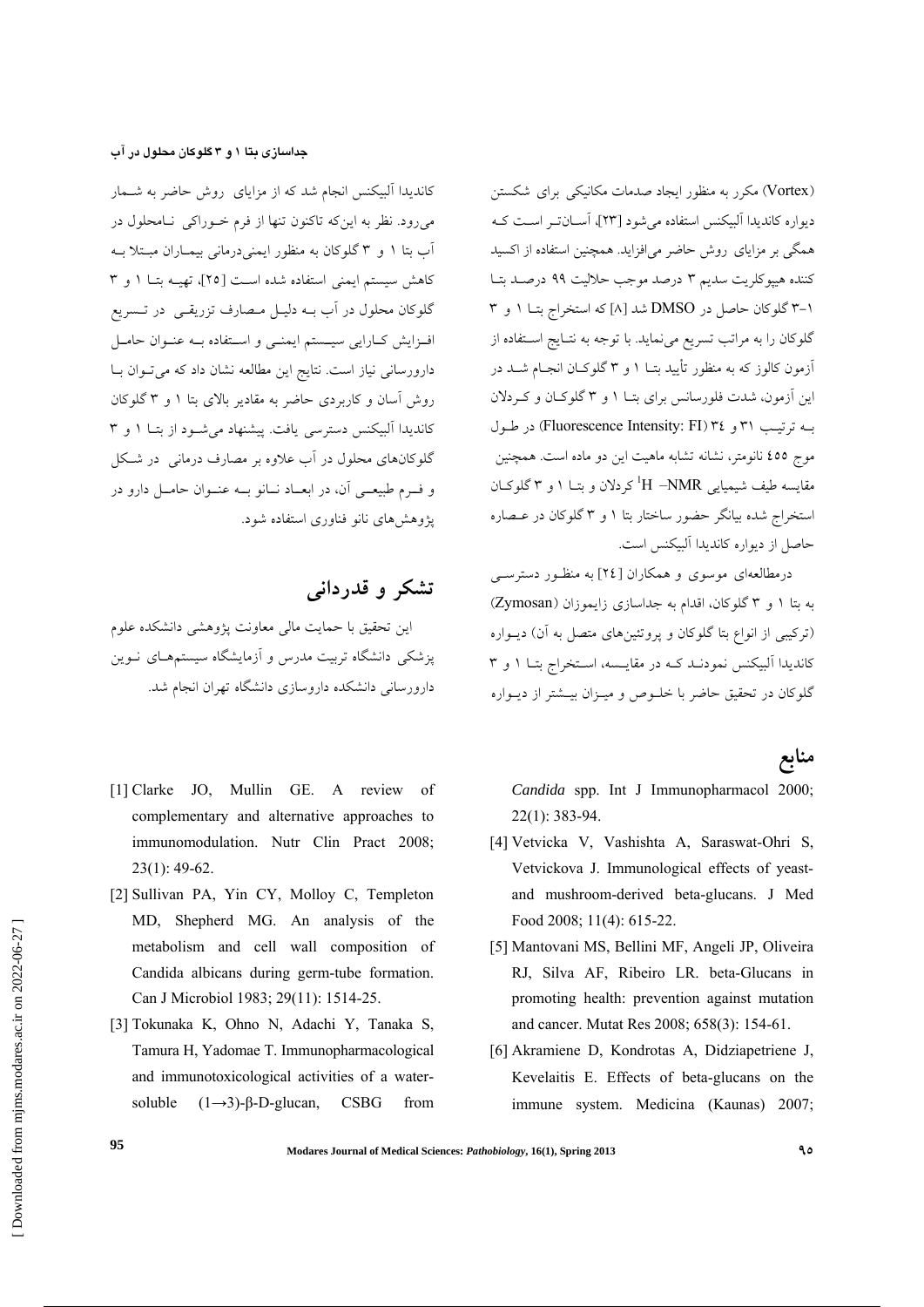43(8): 597-606.

- [7] Harada T, Ohno N. Contribution of dectin-1 and granulocyte macrophage-colony stimulating factor (GM-CSF) to immunomodulating actions of beta-glucan. Int Immunopharmacol 2008; 8(4): 556-66.
- [8] Ishibashi K, Miura NN, Adachi Y, Ogura N, Tamura H, Tanaka S, Ohno N. Relationship between the physical properties of Candida albicans cell well beta-glucan and activation of leukocytes in vitro. Int Immunopharmacol 2002; 2(8): 1109-22.
- [9] Tokunaka K, Ohno N, Adachi Y, Tanaka S, Tamura H, Yadomae T. Immunopharmacological and immunotoxicological activities of a water-soluble (1-->3)-beta-Dglucan, CSBG from Candida spp. Int J Immunopharmacol 2000; 22(5): 383-94.
- [10] Goldschmidt MC, Fung DY, Grant R, White J, Brown T. New aniline blue dye medium for rapid identification and isolation of *Candida albicans*. J Clin Microbiol 1991; 29(6): 1095-9.
- [11]Vetvicka V, Vetvickova J. Combination of glucan, resveratrol and vitamin C demonstrates strong anti-tumor potential. Anticancer Res 2012; 32(1): 81-7.
- [12]Xiang D, Sharma VR, Freter CE, Yan J. Antitumor monoclonal antibodies in conjunction with β-glucans: a novel anti-cancer immunotherapy. Curr Med Chem 2012; 19(25): 4298-305.
- [13]Ohno N, Furukawa M, Miura NN, Adachi Y, Motoi M, Yadomae T. Antitumor beta glucan from the cultured fruit body of *Agaricus blazei*. Biol Pharm Bull 2001; 24(7): 820-8.
- [14]Bauerová K, Paulovicová E, Mihalová D, Svík K,

Ponist S. Study of new ways of supplementary and combinatory therapy of rheumatoid arthritis with immunomodulators. Glucomannan and Imunoglukán in adjuvant arthritis. Toxicol Ind Health 2009; 25(4-5): 329-35.

- [15]Vetvicka V, Vetvickova J. β (1-3)-D-glucan affects adipogenesis, wound healing and inflammation. Orient Pharm Exp Med 2011; 11(3): 169-75.
- [16]Novak M, Vetvicka V. Glucans as biological response modifiers. Endocr Metab Immune Disord Drug Targets 2009; 9(1): 67-75.
- [17]Soto ER, Caras AC, Kut LC, Castle MK, Ostroff GR. Glucan particles for macrophage targeted delivery of nanoparticles. J of Drug Deliv 2011; 2012: 1-13.
- [18]Miura NN, Adachi Y, Yadomae T, Tamura H, Tanaka S, Ohno N. Structure and biological activities of beta-glucans from yeast and mycelial forms of *Candida albicans*. Microbiol Immunol 2003; 47(3): 173-82.
- [19]Gopal PK, Shepherd MG, Sullivan PA. Analysis of wall glucans from yeast, hyphal and germ-tube forming cells of *Candida albicans*. J Gen Microbiol 1984; 130(12): 3295-301.
- [20]Jafari nodoushan AA. The Effect of Temperature, pH and the Glucose Concentration on Germ Tube Formation of *Candida Albicans*. Med Lab J 2008; 2(1): 66.
- [21]Isibor JO, Eghubare AE, Omoregie R. Germ Tube Formation in *Candida Albicans*: Evaluation of Human and Animal Sera and Incubation Atmosphere. SEMJ 2005; 6(1-2).
- [22]Huang GL. Extraction of two active polysaccharides from the yeast cell wall. Z